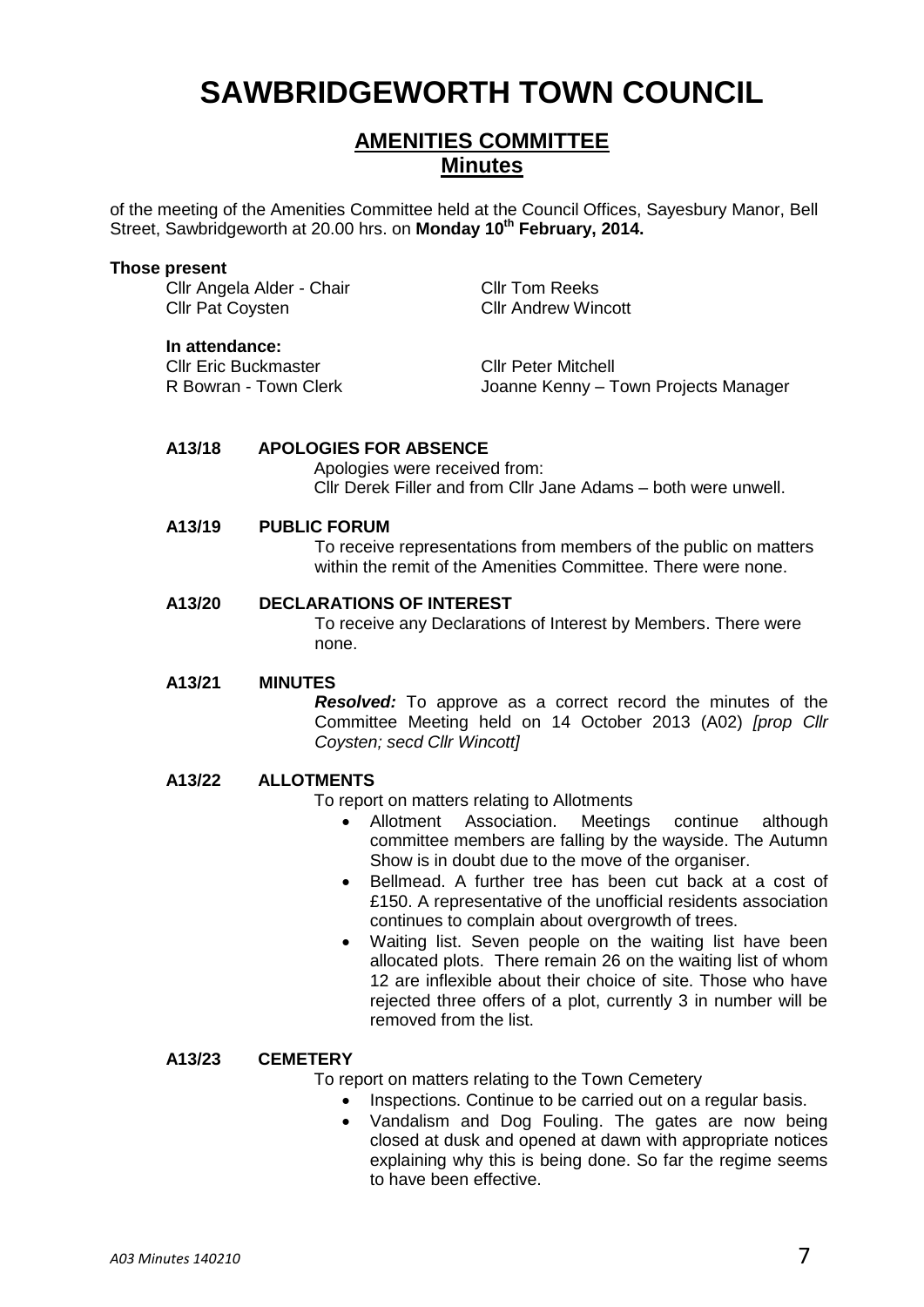Papers were presented on proposals to increase income at the cemetery by changing the charging structure of Memorial Trees and benches, "Greenish" burial with trees, the scattering of ashes and bespoke grave maintenance. The issue of a Green Burial area will be researches and recommendation made. Members approved the proposals.

# **A13/24 OPEN SPACES & FOOTPATHS**

- To report on matters relating to Footpaths and Open Spaces.
	- **•** Bullfields
		- o Inspection and maintenance continue.
		- West Road
			- o Inspection and maintenance continue. Recent vandalism includes damage to the new litter bin and glass being found on the soft pour area.
			- o The broken slide is waiting for agreement from the installation contractor to effect a repair.
	- Other areas
		- o Bell Street flower beds have been maintained.
		- o London Road flower beds are subject to a new scheme is being thought out in conjunction with the erection of a town sign.
	- Footpaths
		- o We have established regular meetings with Rowan Perrin, the EHDC officer responsible, which has produced a positive plan of working together to maintain our footways and foot[paths.

### **A13/25 CIVIC AMENITIES**

To report on matters relating to Civic Amenities

- Ranger Activities
	- o Steve Parrish continues to be a valuable asset, we are beginning the search for a Junior Ranger.
- Farmers Market
	- o November, December and February markets. Footfall was 700, 1100 and 750 respectively. Several new traders have taken stalls.
	- o Members asked that the commitment made by council staff should be recorded.
	- o Contrary to the claims made in the recent retailers' campaign it was noted that there was adequate spare car parking available and that reserved spaces had been kept for retailers who had clients with appointments.
- Floral Displays
	- o Display for 2014 will again be sponsored by Oakridge nurseries. Plans to be made with help from Cllr Coysten.
	- o Council is quoting Gilston & Eastwick PC for the upkeep of their proposed planters.
- **Town Signs** 
	- o Herts Highways have committed to installing the new signs by the end of the financial year. Principally to highlight the shopping centre of the town.